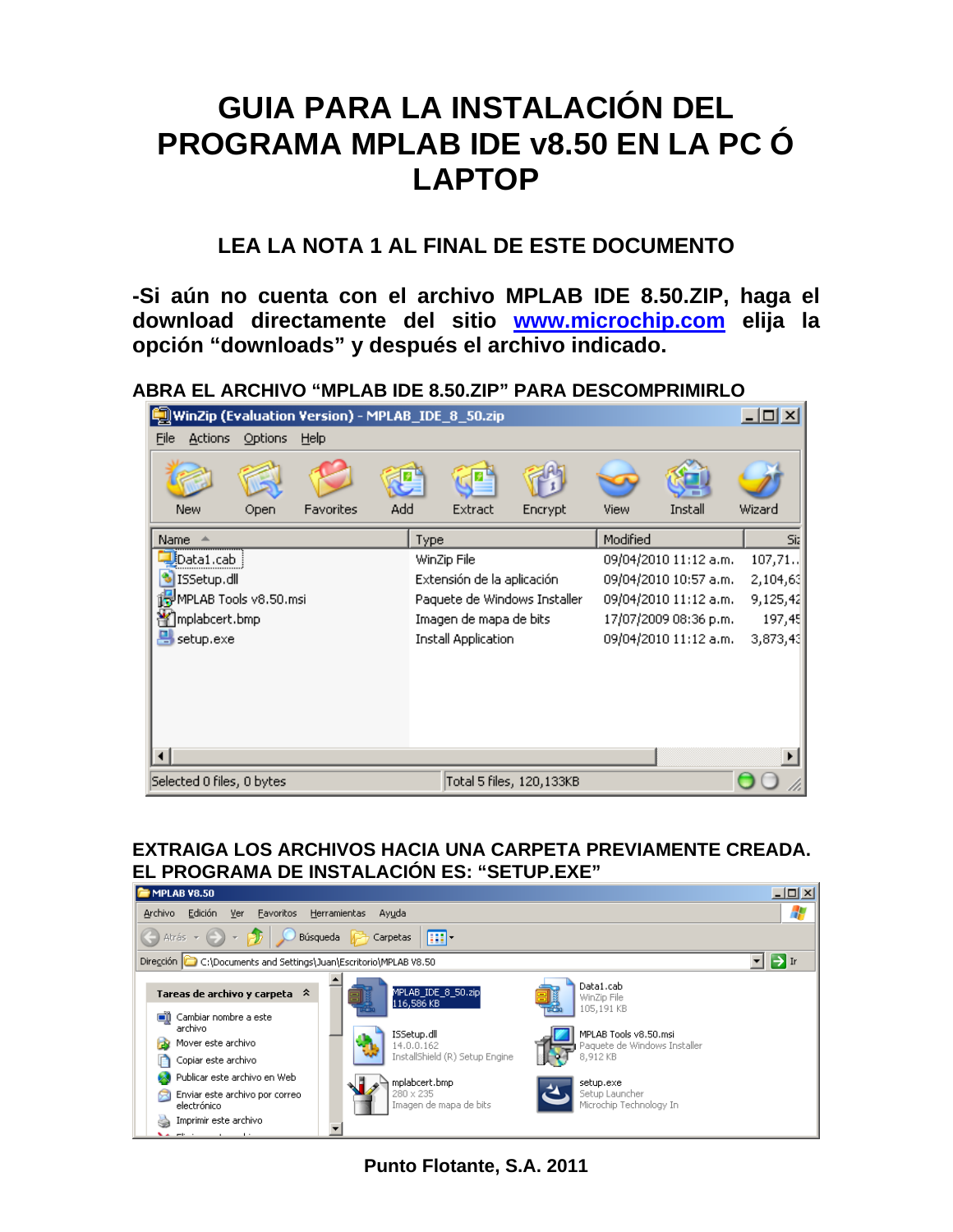| Programas actualmente instalados:                     | Mostrar actualizaciones                                                          | Ordenar por: Nombre       |                          |
|-------------------------------------------------------|----------------------------------------------------------------------------------|---------------------------|--------------------------|
| Microsoft SQL Server 2005 Compact Edition [ENU]       |                                                                                  | Tamaño                    | 1.74MB                   |
| Microsoft Sync Framework Runtime Native v1.0 (x86)    |                                                                                  | Tamaño                    | 2.29MB                   |
| Microsoft Sync Framework Services Native v1.0 (x86)   |                                                                                  | Tamaño                    | 1.45MB                   |
| Microsoft User-Mode Driver Framework Feature Pack 1.0 |                                                                                  |                           |                          |
| MPLAB Tools v8.40                                     |                                                                                  | Tamaño                    | 443.00MB                 |
| Haga clic aquí para obtener información de soporte.   |                                                                                  |                           | Utilizado frecuentemente |
|                                                       |                                                                                  | Se utilizó por última vez | 13/02/2010               |
|                                                       | Para cambiar o quitar este programa de su equipo, haga clic en Cambiar o quitar. | Cambiar                   | Quitar                   |
| Nero OEM                                              |                                                                                  | Tamaño                    | 58.32MB                  |
| NP4 OJOsoft MP4 Converter                             |                                                                                  | Tamaño                    | 15.76MB                  |
| •िशे Panda Antivirus Pro 2010                         |                                                                                  | Tamaño                    | 263.00MB                 |
| м<br><b>PCWH</b>                                      |                                                                                  |                           |                          |
| For PL-2303 USB-to-Serial                             |                                                                                  |                           |                          |
| Protel 99 SE Trial Version                            |                                                                                  | Tamaño                    | 1.38MB                   |
| QuickTime                                             |                                                                                  | Tamaño                    | 74.64MB                  |
| <b>C</b> RealPlayer                                   |                                                                                  | Tamaño                    | 20.50MB                  |
| Reproductor de Windows Media 11                       |                                                                                  | Tamaño                    | 11.18MB                  |
| SmartDraw 4                                           |                                                                                  | Tamaño                    | 21.46MB                  |

## **CERCIORESE QUE SE COMPLETO LA DESINSTALACION**

| MPLAB Tools v8.40 |                                                           |  |  |  |
|-------------------|-----------------------------------------------------------|--|--|--|
|                   | <b>Uninstall Complete</b>                                 |  |  |  |
|                   | Installation has finished uninstalling MPLAB Tools v8.40. |  |  |  |
|                   |                                                           |  |  |  |
|                   |                                                           |  |  |  |
|                   |                                                           |  |  |  |
|                   |                                                           |  |  |  |
|                   |                                                           |  |  |  |
|                   |                                                           |  |  |  |
|                   | Finish<br>$\leq$ Back<br>Cancel                           |  |  |  |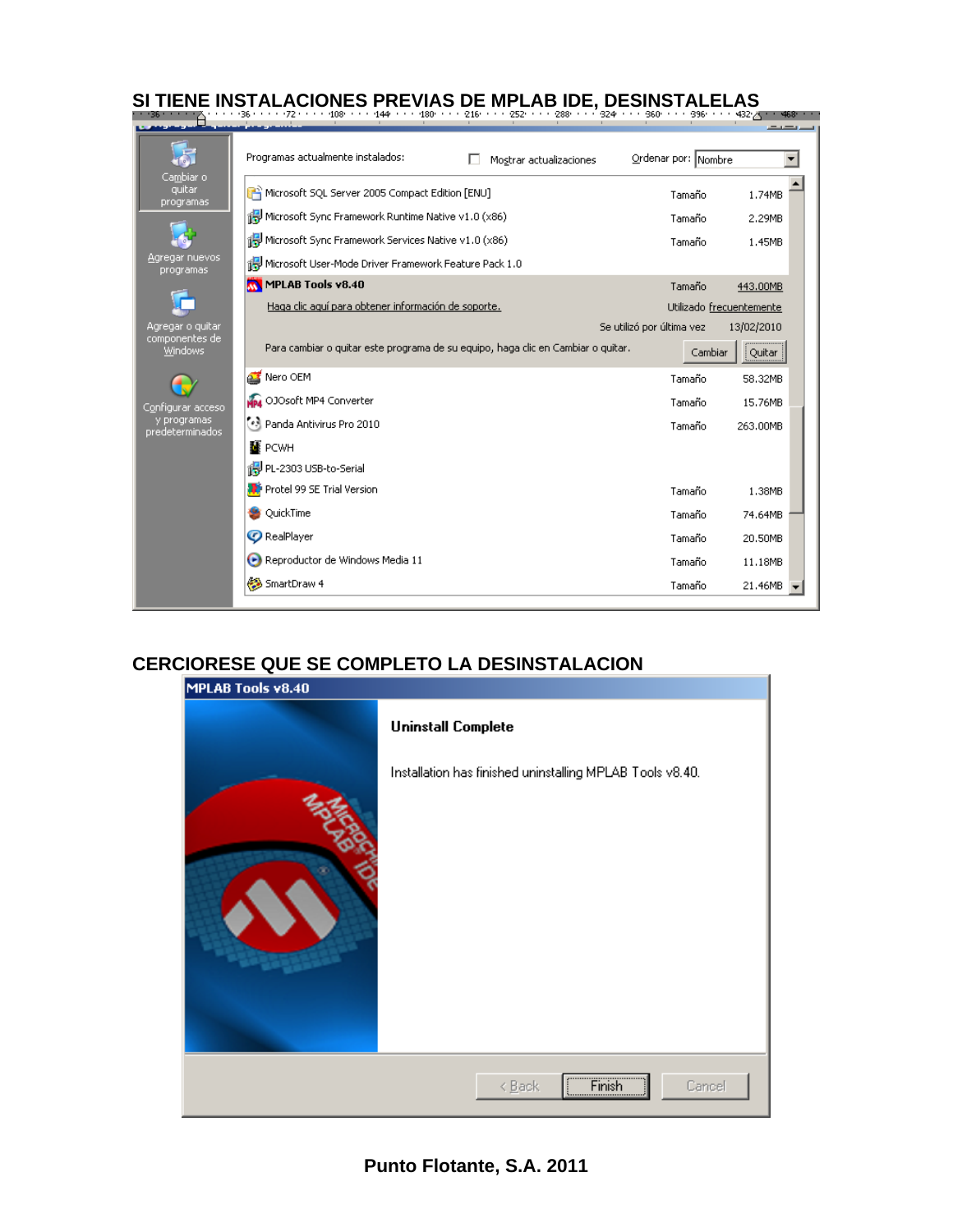#### **EJECUTE EL PROGRAMA DE INSTALACIÓN DE MPLAB IDE 8.50 "SETUP.EXE" (SETUP LAUNCHER)**



## **(ANTES VER NOTA 1) PALOMITA EN DONDE DICE "I ACCEPT"**

| <b>MPLAB® Tools</b>                                                                                                                                                                                                                                                                                                                                                                                                                                                                                 | $\vert x \vert$                    |
|-----------------------------------------------------------------------------------------------------------------------------------------------------------------------------------------------------------------------------------------------------------------------------------------------------------------------------------------------------------------------------------------------------------------------------------------------------------------------------------------------------|------------------------------------|
| <b>MPLAB IDE License Agreement</b>                                                                                                                                                                                                                                                                                                                                                                                                                                                                  | <b>MICROCHIP</b>                   |
| <b>IMPORTANT.</b><br>MICROCHIP IS WILLING TO LICENSE THE MPLAB <sup>®</sup> IDE SOFTWARE AND<br>ACCOMPANYING DOCUMENTATION OFFERED TO YOU ONLY ON THE<br>CONDITION THAT YOU ACCEPT ALL OF THE FOLLOWING TERMS. TO<br>ACCEPT THE TERMS OF THIS LICENSE, CLICK <b>"I ACCEPT"</b> AND<br>PROCEED WITH THE DOWNLOAD OR INSTALL. IF YOU DO NOT ACCEPT<br>THESE LICENSE TERMS, CLICK " <b>I DO NOT ACCEPT,"</b> AND DO NOT OPEN<br>DOWNLOAD OR INSTALL THIS SOFTWARE.<br>$MPLAB$ <sup>®</sup> IDE LICENSE |                                    |
| ⊙ accept the terms of the license agreement<br>C I do not accept the terms of the license agreement                                                                                                                                                                                                                                                                                                                                                                                                 | Print                              |
|                                                                                                                                                                                                                                                                                                                                                                                                                                                                                                     | Cancel<br>< <u>B</u> ack<br>Next > |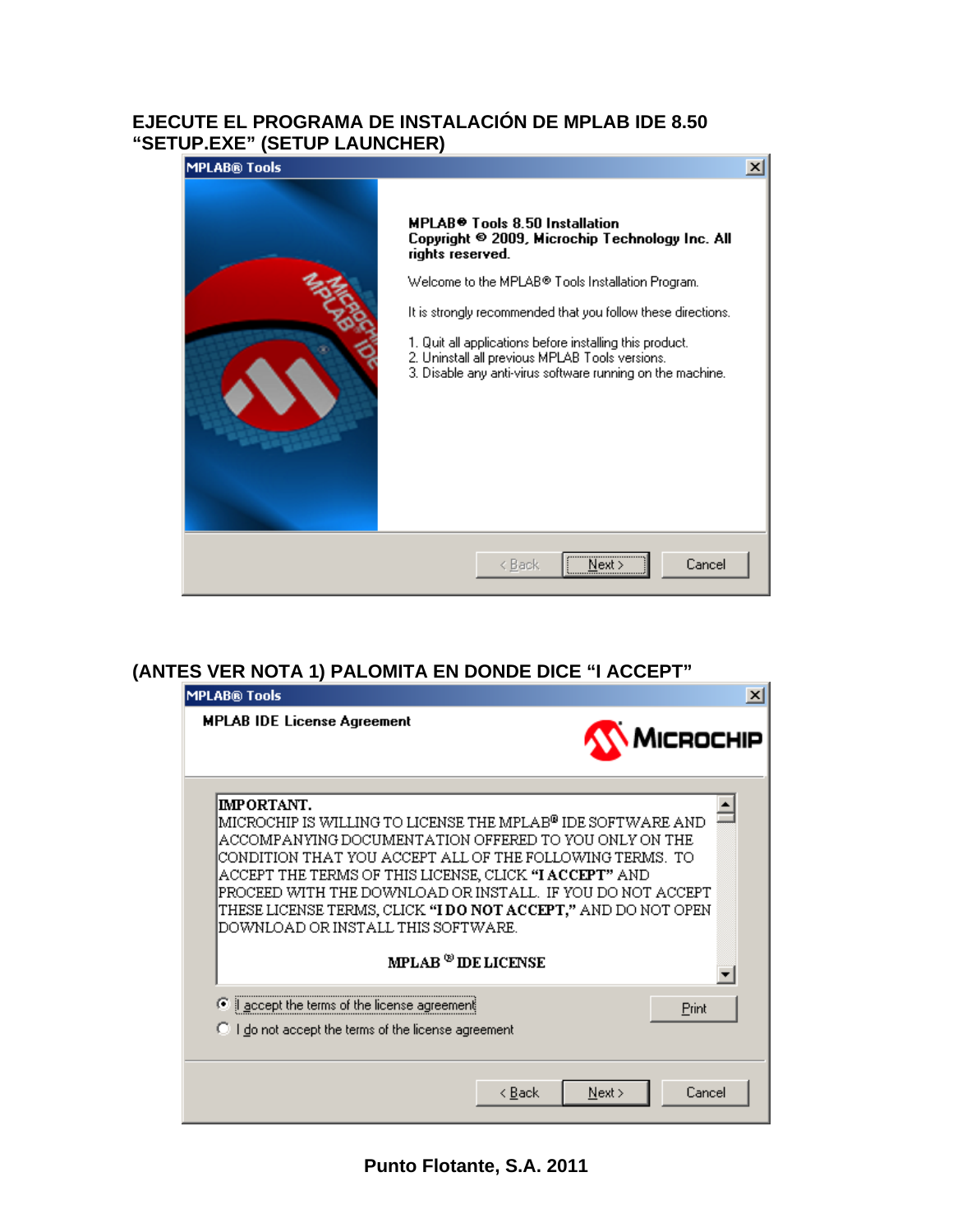## **SELECCIONE INSTALACIÓN "COMPLETE"**

| <b>MPLAB® Tools</b>         |                                                                                      | $\vert x \vert$                       |
|-----------------------------|--------------------------------------------------------------------------------------|---------------------------------------|
| Setup Type                  | Select the setup type to install.                                                    | MICROCHIP                             |
| Please select a setup type. |                                                                                      |                                       |
| G.<br>Complete              | All program features will be installed. (Requires the most disk space.)              |                                       |
| Custom<br>O.                | Select which program features you want installed. Recommended for<br>advanced users. |                                       |
|                             |                                                                                      | Cancel<br>< <u>B</u> ack<br>$N$ ext > |

## **NO MODIFIQUE EL PATH DE INSTALACIÓN Y SOLO OPRIMA "NEXT" EN ESTA VENTANA**

| <b>MPLAB® Tools</b>                                                                                                  | $\times$                           |
|----------------------------------------------------------------------------------------------------------------------|------------------------------------|
| <b>Choose Destination Location</b><br>Select folder where setup will install files.                                  | <b>MICROCHIP</b>                   |
| Setup will install MPLAB Tools v8.50 in the following folder.                                                        |                                    |
| To install to this folder, click Next. To install to a different folder, click Browse and select.<br>another folder. |                                    |
| <b>Destination Folder</b><br>C:\Archivos de programa\Microchip\                                                      | Browse                             |
|                                                                                                                      | Cancel<br>< <u>B</u> ack<br>Next > |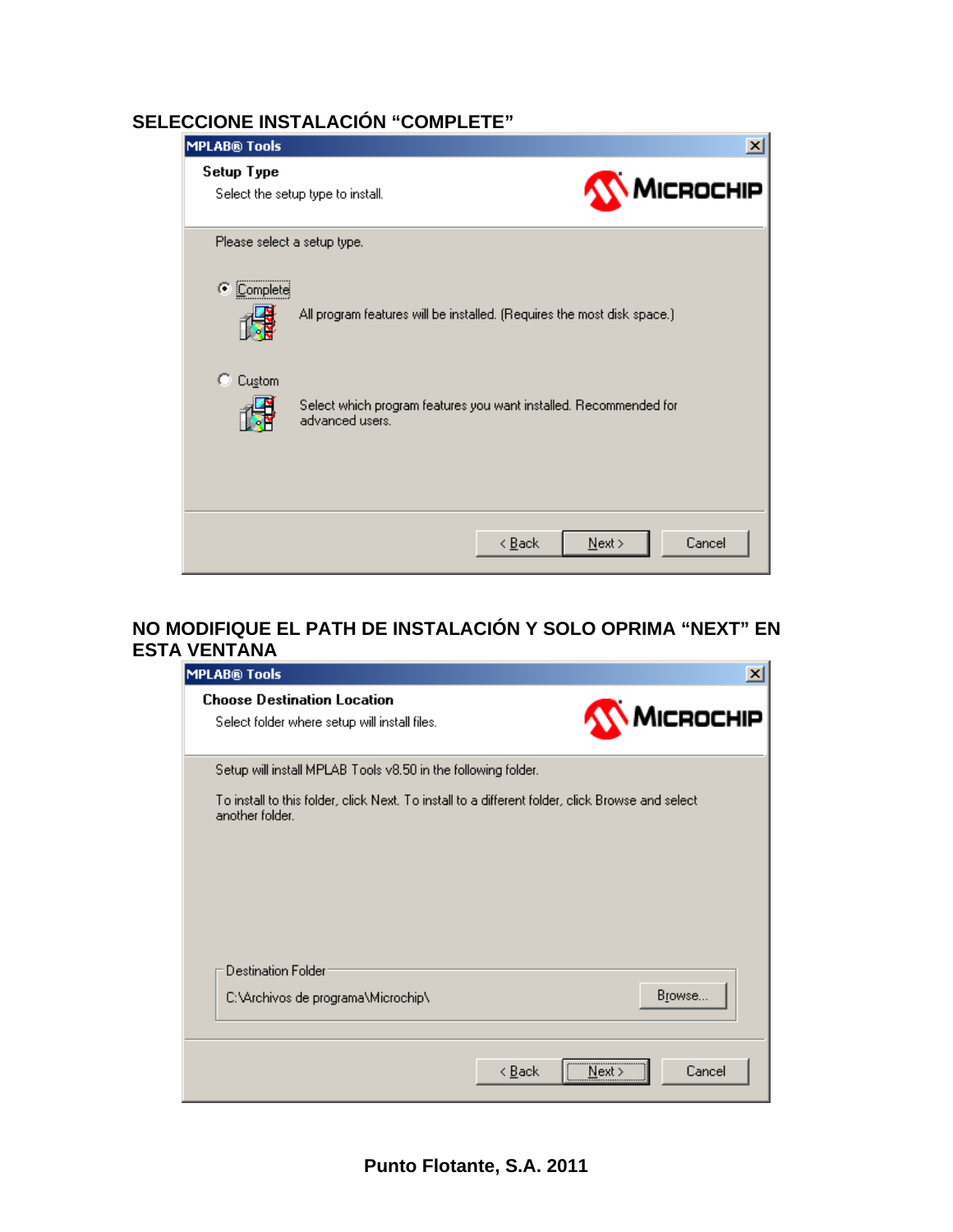#### **(ANTES VER NOTA 1) PALOMITA EN DONDE DICE "I ACCEPT"**

| <b>MPLAB® Tools</b>                                                                                                                                                                                                                                            |
|----------------------------------------------------------------------------------------------------------------------------------------------------------------------------------------------------------------------------------------------------------------|
| <b>Application Maestro License</b><br>MICROCHIP                                                                                                                                                                                                                |
| MAESTRO™ SOFTWARE LICENSE AGREEMENT<br>YOU ARE PERMITTED TO ACCESS THE SOFTWARE AND<br>DOCUMENTATION ONLY IF YOU ACCEPT THE TERMS AND<br>CONDITIONS OF MICROCHIP'S "NON-EXCLUSIVE LICENSE<br>AGREEMENT FOR MAESTRO" SOFTWARE" (HEREAFTER, THE<br>"AGREEMENT"). |
| INDICATE $\blacktriangledown$<br>YOU AGREE TO THE TERMS OF THE AGREEMENT,<br>ΙF<br>accept the terms of the license agreement<br>G<br>Print<br>$\heartsuit$ I do not accept the terms of the license agreement                                                  |
| Cancel<br>< <u>B</u> ack<br>Next                                                                                                                                                                                                                               |

## **(ANTES VER NOTA 1) PALOMITA EN DONDE DICE "I ACCEPT"**

| <b>MPLAB® Tools</b>                                                                                  |  |                  |
|------------------------------------------------------------------------------------------------------|--|------------------|
| <b>MPLAB C32 License</b>                                                                             |  | <b>MICROCHIP</b> |
| <b>IMPORTANT:</b>                                                                                    |  |                  |
| IMICROCHIP IS WILLING TO LICENSE THE MPLAB® C COMPILER FOR                                           |  |                  |
| PIC32 MCUS SOFTWARE AND ACCOMPANYING DOCUMENTATION                                                   |  |                  |
| OFFERED TO YOU ONLY ON THE CONDITION THAT YOU ACCEPT ALL OF                                          |  |                  |
| THE FOLLOWING TERMS. TO ACCEPT THE TERMS OF THIS LICENSE,                                            |  |                  |
| CLICK " <b>I ACCEPT"</b> AND PROCEED WITH THE DOWNLOAD OR INSTALL.                                   |  |                  |
| IF YOU DO NOT ACCEPT THESE LICENSE TERMS, CLICK "I DO NOT                                            |  |                  |
| ACCEPT," AND DO NOT DOWNLOAD OR INSTALL THIS SOFTWARE.                                               |  |                  |
| NON-EXCLUSIVE SOFTWARE LICENSE AGREEMENT<br>FOR MICROCHIP MPLAR® C COMPILER FOR PIC32 MCIIS SOFTWARE |  |                  |
| ⊙ accept the terms of the license agreement                                                          |  | Print            |
| C I do not accept the terms of the license agreement                                                 |  |                  |
|                                                                                                      |  |                  |
|                                                                                                      |  |                  |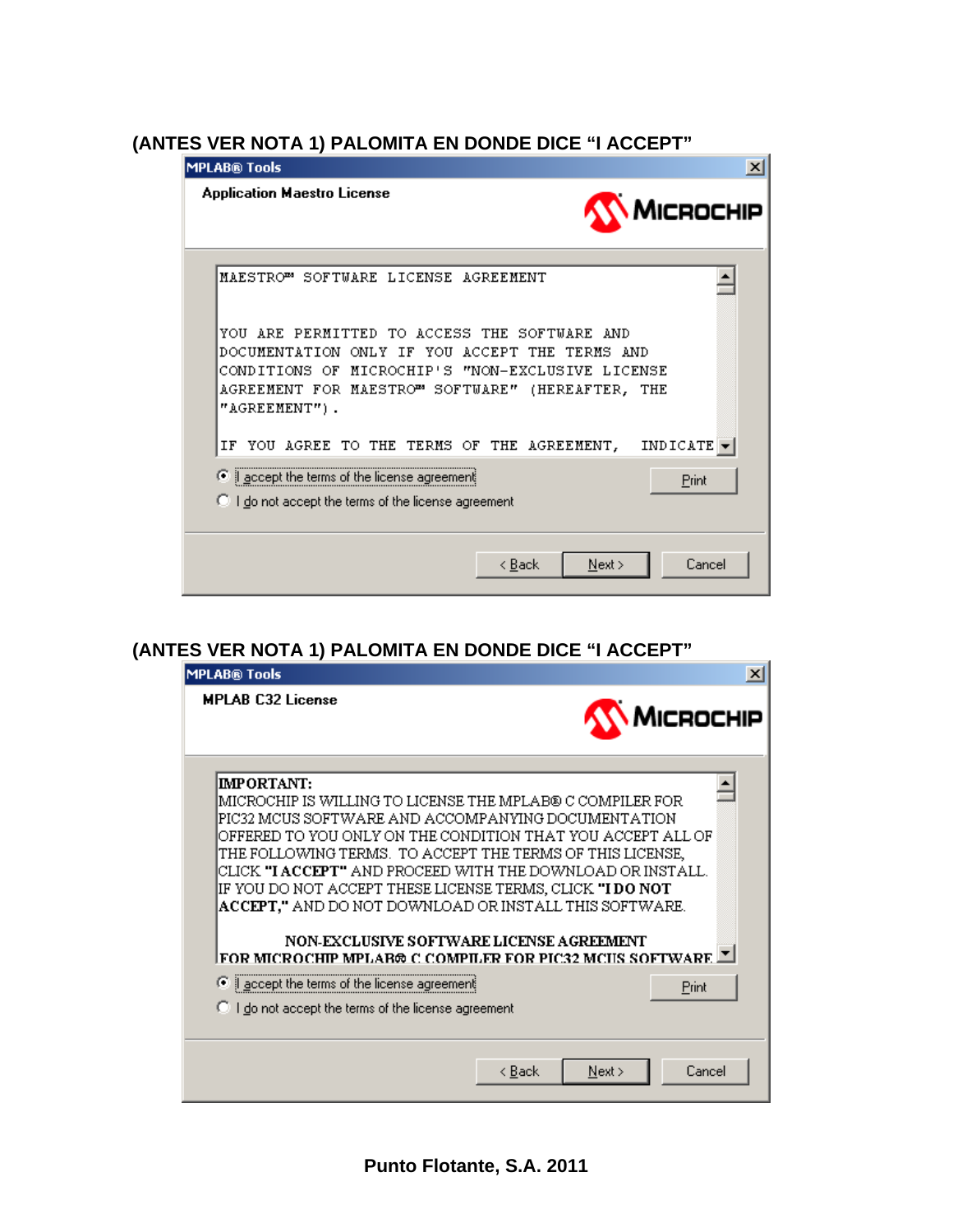#### **EN ESTA VENTANA SE MUESTRAN LAS COMPONENTES QUE SERAN INSTALADAS. OBSERVE EL COMPILADOR HITECH, QUE SE INCLUYE EN LA INSTALACIÓN. OPRIMA "NEXT" SIN HACER MODIFICACIONES.**

| <b>MPLAB® Tools</b>                                                                                                                                                                                               | $\vert x \vert$                    |
|-------------------------------------------------------------------------------------------------------------------------------------------------------------------------------------------------------------------|------------------------------------|
| <b>Start Copying Files</b><br>Review settings before copying files.                                                                                                                                               | MICROCHIP                          |
| Setup has enough information to start copying the program files. If you want to review or<br>change any settings, click Back. If you are satisfied with the settings, click Next to begin<br>copying files.       |                                    |
| Current Settings:                                                                                                                                                                                                 |                                    |
| <b>MPASM Suite</b><br>ASM30 Suite<br>MPLAR C32 Suite<br>HI-TECH C for PIC10/12/16 MCUs, Lite or PRO Edition<br><b>MPLAB IDE</b><br><b>MPLAB PM3</b><br>PICSTART Plus<br>PRO MATE II<br>MPLAB ICD 2<br>MPLAB ICD 3 |                                    |
|                                                                                                                                                                                                                   |                                    |
| <b>InstallShield</b>                                                                                                                                                                                              |                                    |
|                                                                                                                                                                                                                   | Cancel<br>< <u>B</u> ack<br>Next : |

#### **EL PROCESO DE INSTALACIÓN INICIA. ESPERE HASTA QUE TERMINE EL PROCEDIMIENTO.**

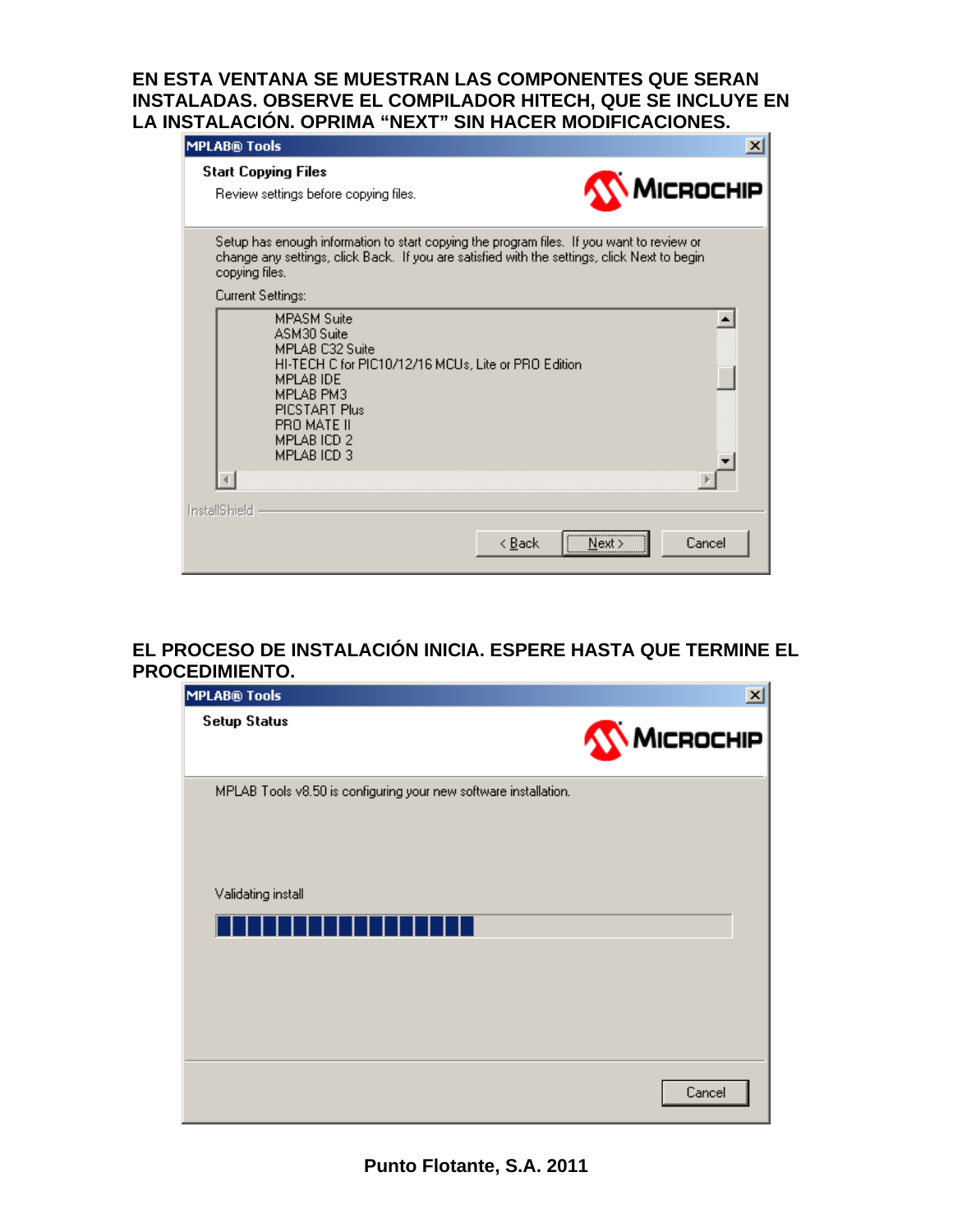**AQUÍ SE PREGUNTA SI USTED QUIERE INSTALAR EL COMPILADOR HITECH PRO 9.70. ESTE COMPILADOR PUEDE COEXISTIR SIN NINGUN PROBLEMA CON LA INSTALACIÓN DE OTROS COMPILADORES COMO CCS. SELECCIONE LA OPCION "SI"** 

| <b>Duestion</b> |                                                                                                                                                                                                                                                                                                  |
|-----------------|--------------------------------------------------------------------------------------------------------------------------------------------------------------------------------------------------------------------------------------------------------------------------------------------------|
|                 | The HI-TECH C installer is in an external executable.<br>It is not controlled by this installer.<br>It will not be uninstalled if you uninstall MPLAB IDE.<br>Do you want to run the HI-TECH C installer now? If not, you can find it at<br>C:\Archivos de programa\Microchip\HCPIC-pro-9.70.exe |
|                 |                                                                                                                                                                                                                                                                                                  |

#### **SE INICIA LA INSTALACIÓN DEL COMPILADOR. SELECCIONE "NEXT"**

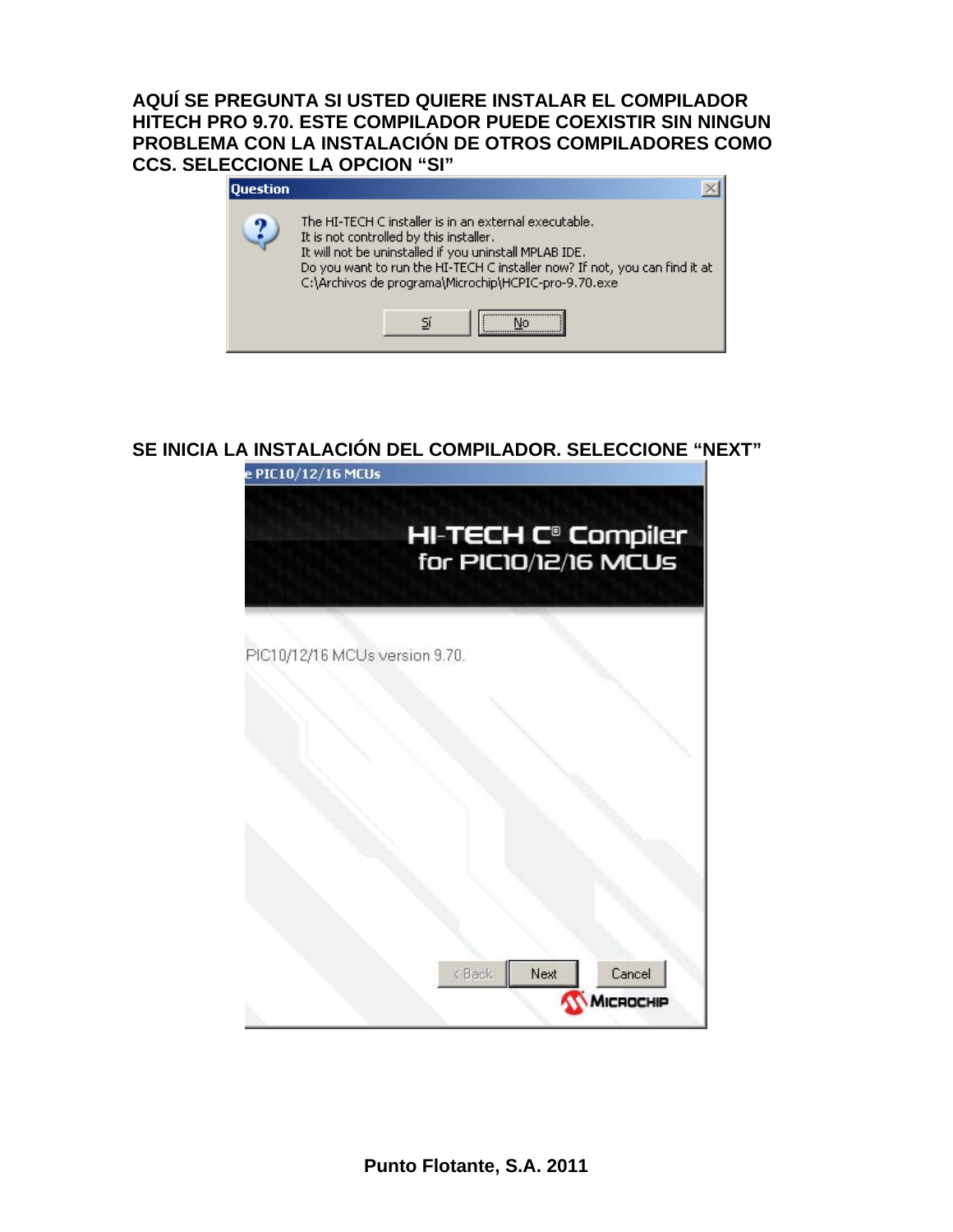## **(ANTES VER NOTA 1) PALOMITA EN DONDE DICE "I ACCEPT"**

| HI-TECH C® Compiler<br>for PIC10/12/16 MCUs                                                                                                                                                                                                                                                                        |  |
|--------------------------------------------------------------------------------------------------------------------------------------------------------------------------------------------------------------------------------------------------------------------------------------------------------------------|--|
|                                                                                                                                                                                                                                                                                                                    |  |
| YOU SHOULD CAREFULLY READ THE FOLLOWING BEFORE INSTALLING OR USING THIS<br>ISOFTWARE PACKAGE. IF YOU DO NOT ACCEPT THE TERMS AND CONDITIONS BELOW YOU<br>ISHOULD IMMEDIATELY RETURN THE ENTIRE PACKAGE TO YOUR SUPPLIER AND YOUR MONEY<br>WILL BE REFUNDED. USE OF THE SOFTWARE INDICATES YOUR ACCEPTANCE OF THESE |  |
| To ensure that you receive the benefit of the warranty described below, you should register your product                                                                                                                                                                                                           |  |
|                                                                                                                                                                                                                                                                                                                    |  |
| HI-TECH Software Pty. Ltd., of 45 Colebard Street West, Acacia Ridge, QLD 4110 Australia, provides this<br>software package for use on the following terms and conditions:                                                                                                                                         |  |
| This software package is fully copyrighted by HI-TECH Software and remains the property of HI-TECH                                                                                                                                                                                                                 |  |
|                                                                                                                                                                                                                                                                                                                    |  |
|                                                                                                                                                                                                                                                                                                                    |  |
|                                                                                                                                                                                                                                                                                                                    |  |

#### **NO MODIFIQUE EL PATH PROPUESTO PARA LA INSTALACIÓN, OPRIMA "NEXT"**

| Installing HI-TECH C Compiler for the PIC10/12/16 MCUs |                                                                                         |  |  |  |
|--------------------------------------------------------|-----------------------------------------------------------------------------------------|--|--|--|
| <b>HECH S</b><br>Microchip Technology                  | <b>HI-TECH C<sup>®</sup> Compiler</b><br>for PIC10/12/16 MCUs                           |  |  |  |
|                                                        | Please choose the folder to install into, then click Next to complete the installation. |  |  |  |
|                                                        |                                                                                         |  |  |  |
|                                                        |                                                                                         |  |  |  |
|                                                        |                                                                                         |  |  |  |
|                                                        |                                                                                         |  |  |  |
| C:\Archivos de programa\HI-TECH Software\PICC\9.70     |                                                                                         |  |  |  |
| Space required: 16.7 MB                                | Space available: 25451 MB                                                               |  |  |  |
| On-line help<br><b>Ordering Information</b>            | $\overline{\overline{\phantom{a}}\phantom{a}}$ Next<br>Cancel<br>< Back                 |  |  |  |
|                                                        | MICROCHIP                                                                               |  |  |  |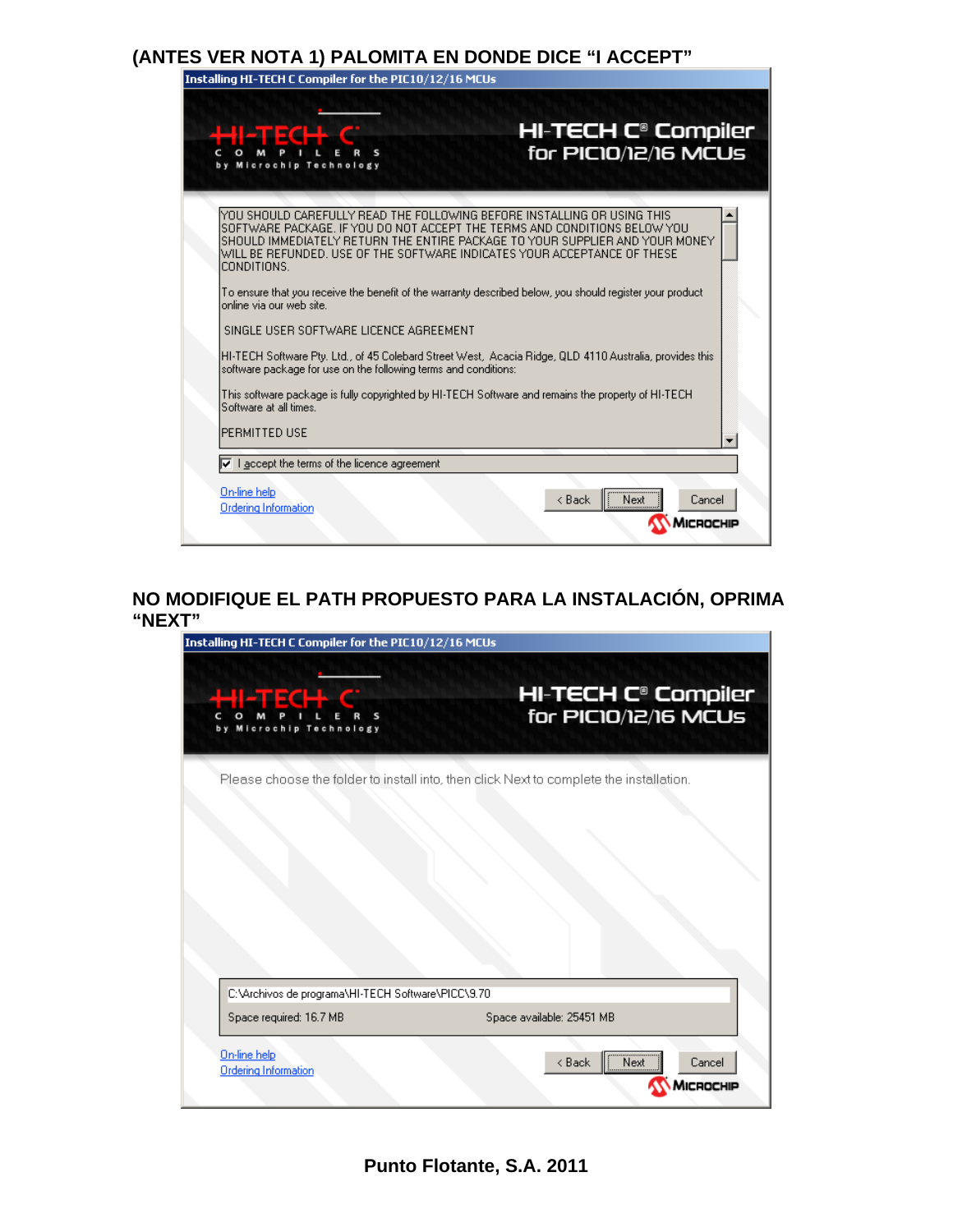#### **SI HABÍA UNA INSTALACIÓN PREVIA DEL COMPILADOR , EN ESTA VENTANA LE PREGUNTA SI QUIERE DESINSTALARLA. SELECCIONE "SÍ".**



## **SELECCIONE "ENGLISH" COMO LENGUAJE (NO HAY OPCION ESPAÑOL)**

| Installing HI-TECH C Compiler for the PIC10/12/16 MCUs                                     |                                                                                     |
|--------------------------------------------------------------------------------------------|-------------------------------------------------------------------------------------|
| HUTECH C<br>Microchip Technology                                                           | <b>HI-TECH C<sup>®</sup> Compiler</b><br>for PIC10/12/16 MCUs                       |
| Customize your installation.                                                               |                                                                                     |
| line usage, you may also choose to have the executables added to your environment<br>PATH. | Choose the preferred language for error, warning and advisory messages. For command |
| Language to use for messages<br>English                                                    | $\Box$ Add to environment path                                                      |
| On-line help<br><b>Ordering Information</b>                                                | < Back<br>Next<br>Cancel<br>ROCHIP                                                  |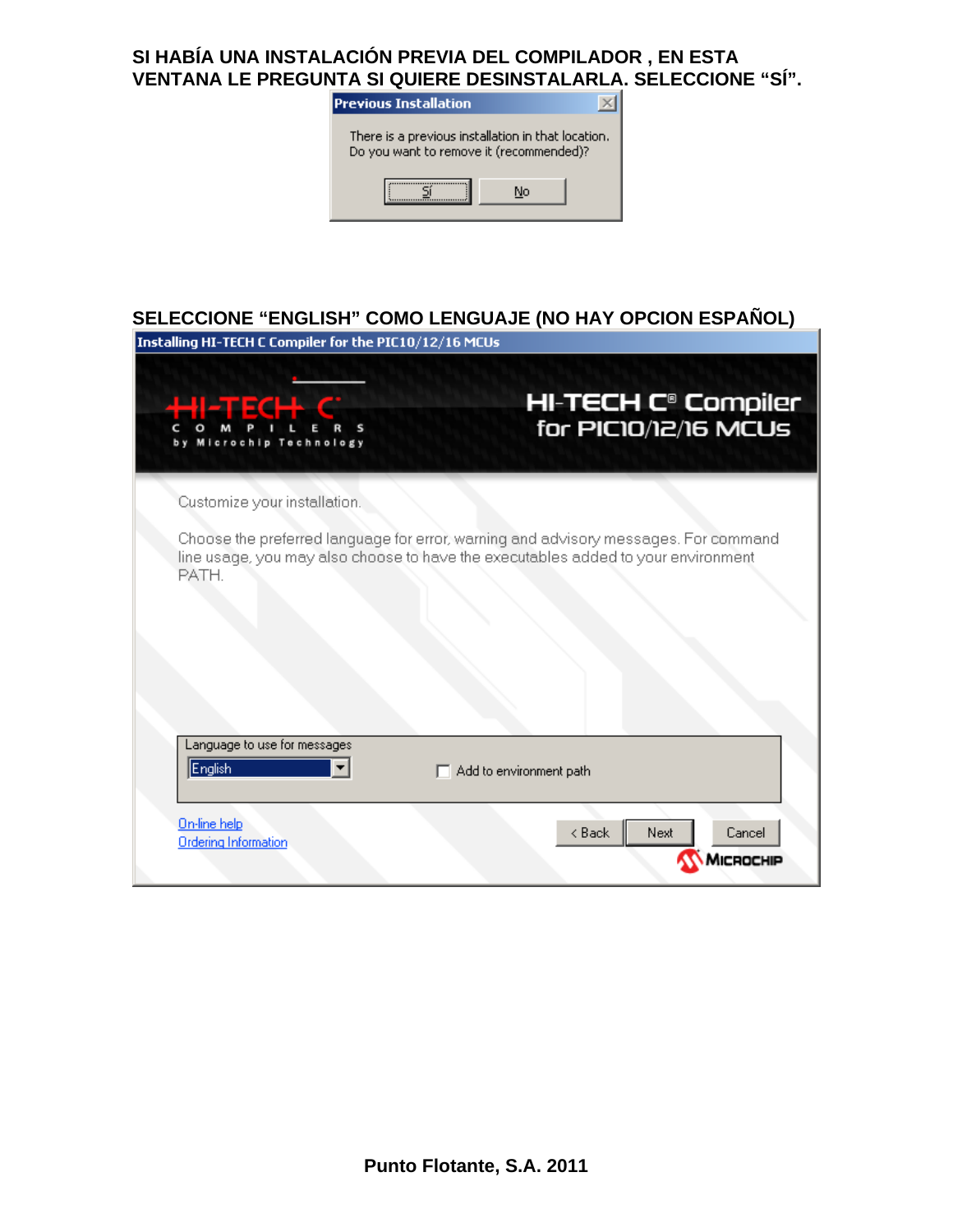#### **LA INSTALACIÓN DEL COMPILADOR HA SIDO COMPLETADA. SELECCIONE "FINISH"**



#### **ES NECESARIO REINICIAR LA COMPUTADORA. SELECCIONE "YES"**



**Punto Flotante, S.A. 2011**